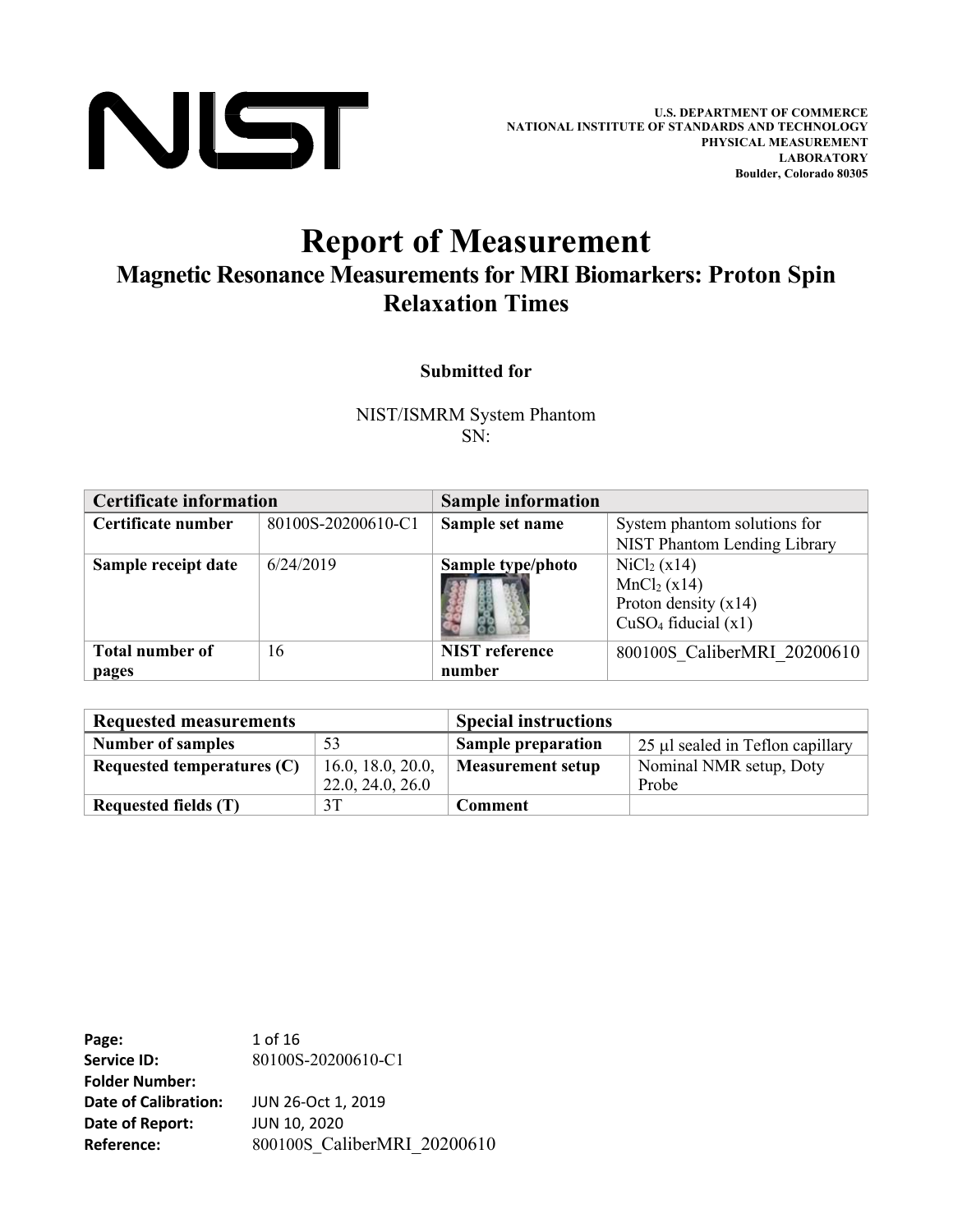#### **System Calibration**

| <b>System Calibration</b>   | Date      | <b>Calibration</b>   | target     | <b>Calibration file/ Comments</b> |
|-----------------------------|-----------|----------------------|------------|-----------------------------------|
| <b>NMR</b> time base        | 6/25/2019 | 10.000 003           | 10.000 000 | 20190624 NMR time base Cal.pdf    |
| frequency (MHz)             |           |                      |            | Measured values (MHz):            |
|                             |           |                      |            | 10.000 003 453 6                  |
|                             |           |                      |            | 10.000 003 453 9                  |
|                             |           |                      |            | 10.000 003 453 8                  |
|                             |           |                      |            | 10.000 003 454 2                  |
| <b>Optical fiber sample</b> | 6/24/2019 | $\leq \pm 0.1C$ over |            | FO calibration Opsens Tq-L014-    |
| thermometer*                |           | 15C to 30C           |            | $0067 - 01$ .xlsx                 |

\*Fiber optic thermometer calibration is only one component of the temperature uncertainty, which also includes temperature transfer and fluctuation uncertainties.

| <b>NIST</b>    | Date      | Magnetic    | Temp $(C)$     | $T_1$    | $T_1$      | T <sub>2</sub> | T <sub>2</sub> | <b>CPMG</b> |
|----------------|-----------|-------------|----------------|----------|------------|----------------|----------------|-------------|
| Reference      |           | Field $(T)$ |                | reported | historical | reported       | historical     | refocusing  |
| Samples**      |           |             |                | (ms)     | target     | (ms)           | target         | time (ms)   |
|                |           |             |                |          | (ms)       |                | (ms)           |             |
| NIST-          | 6/21/2019 | 3.00672     | $20.0 \pm 0.2$ | 44.67    | 44.53      | 31.97          | 31.86          | 2.028       |
| $NiCl2-12$     |           |             |                |          |            |                |                |             |
| <b>NIST Ni</b> | 6/17/2019 | 3.00672     | $20.0 \pm 0.2$ | 44.01    | 44.37      | 36.49          | 36.70          | 2.028       |
| <b>SRM-Ni-</b> |           |             |                |          |            |                |                |             |
| $S25-C4$       |           |             |                |          |            |                |                |             |
| <b>NIST Ni</b> | 8/20/2020 | 3.00672     | $20.0 \pm 0.2$ | 44.25    | 44.37      | 36.50          | 36.70          | 2.028       |
| <b>SRM-Ni-</b> |           |             |                |          |            |                |                |             |
| $S25-C4***$    |           |             |                |          |            |                |                |             |

\*\*All measured deviations of NIST reference samples from historical target values are within reported uncertainties.

\*\*\*Recalibration after probe repair and replacement of  $MnCl<sub>2</sub>-1$  and  $MnCl<sub>2</sub>-5$  solutions

**Page:** 2 of 16 **Service ID:** 80100S-20200610-C1 **Folder Number: Date of Calibration:** JUN 26-Oct 1, 2019 **Date of Report:** JUN 10, 2020 **Reference:** 800100S\_CaliberMRI\_20200610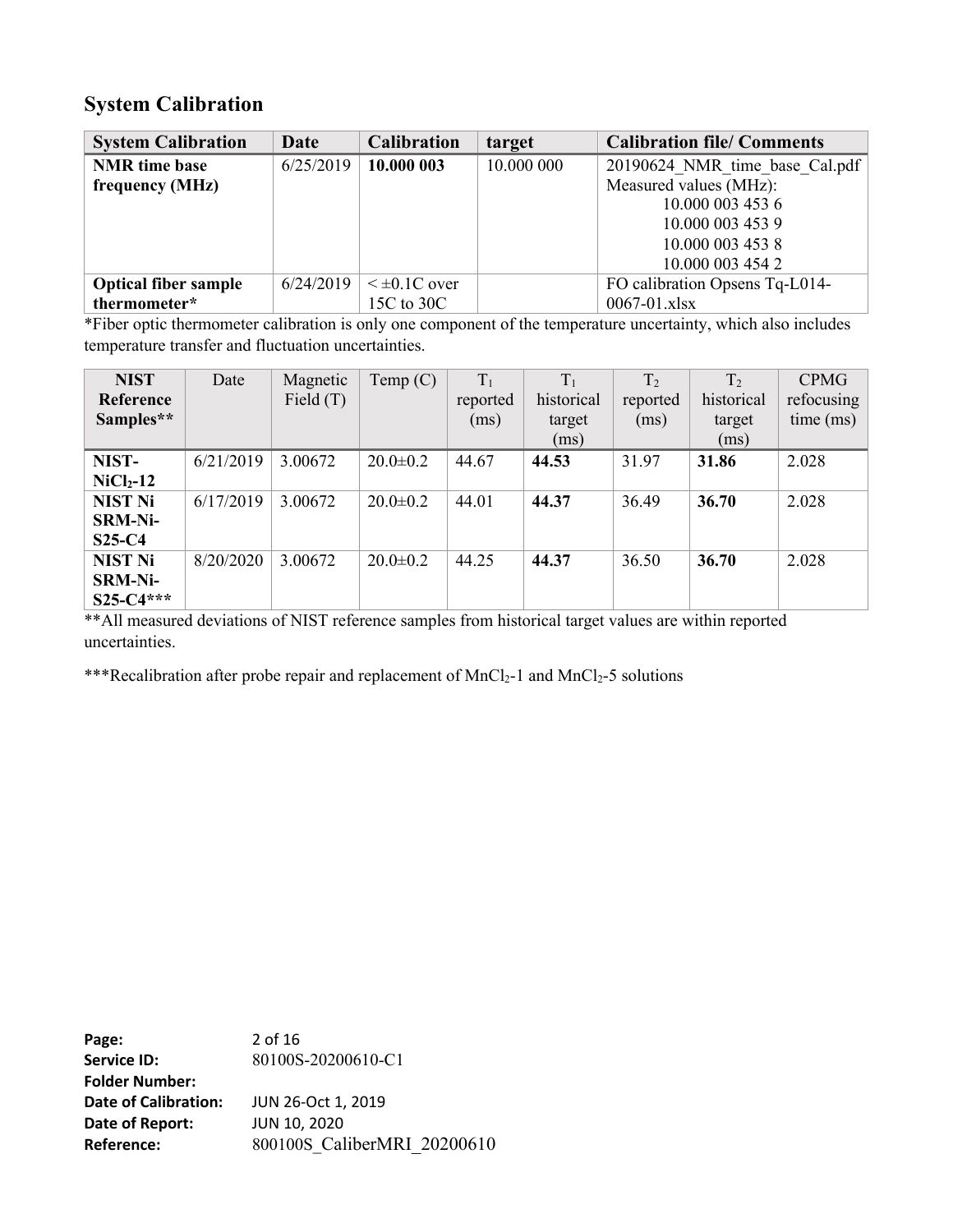## **Customer data:**

## **NiCl<sup>2</sup> array**

| <b>Customer</b><br>Sample ID/<br>Lot $#$ | NiCl <sub>2</sub><br>Concen-<br>tration<br>$(mM)*$ | Magnetic<br>Field $(T)$ | Temp<br>$(C)$ ** | $T_1$<br>reported<br>(ms) | $T_1$<br>uncertainty<br>$(ms)^{***}$ | T <sub>2</sub><br>reported<br>(ms) | T <sub>2</sub><br>uncertainty<br>$(ms)^{***}$ | <b>CPMG</b><br>refocusing<br>time (ms) |
|------------------------------------------|----------------------------------------------------|-------------------------|------------------|---------------------------|--------------------------------------|------------------------------------|-----------------------------------------------|----------------------------------------|
| NiCl <sub>2</sub> -14<br><b>SHBH6185</b> | 65.3                                               | 3.00672                 | 16               | 21.94                     | 0.31                                 | 15.80                              | 0.19                                          | 2.028                                  |
| NiCl2-14<br>SHBH6185                     | 65.3                                               | 3.00672                 | 18               | 21.62                     | 0.31                                 | 15.47                              | 0.19                                          | 2.028                                  |
| NiCl2-14<br><b>SHBH6185</b>              | 65.3                                               | 3.00672                 | 20               | 21.44                     | 0.31                                 | 15.30                              | 0.19                                          | 2.028                                  |
| NiCl2-14<br>SHBH6185                     | 65.3                                               | 3.00672                 | 22               | 21.28                     | 0.31                                 | 15.22                              | 0.19                                          | 2.028                                  |
| NiCl2-14<br>SHBH6185                     | 65.3                                               | 3.00672                 | 24               | 21.26                     | 0.31                                 | 15.33                              | 0.19                                          | 2.028                                  |
| NiCl2-14<br><b>SHBH6185</b>              | 65.3                                               | 3.00672                 | 26               | 21.31                     | 0.31                                 | 15.49                              | 0.19                                          | 2.028                                  |
| NiCl <sub>2</sub> -13<br>SHBH6184        | 46.0                                               | 3.00672                 | 16               | 31.05                     | 0.62                                 | 22.37                              | 0.38                                          | 2.028                                  |
| NiCl <sub>2</sub> -13<br>SHBH6184        | 46.0                                               | 3.00672                 | 18               | 30.65                     | 0.62                                 | 21.99                              | 0.38                                          | 2.028                                  |
| NiCl <sub>2</sub> -13<br>SHBH6184        | 46.0                                               | 3.00672                 | 20               | 30.40                     | 0.62                                 | 21.76                              | 0.38                                          | 2.028                                  |
| NiCl <sub>2</sub> -13<br>SHBH6184        | 46.0                                               | 3.00672                 | 22               | 30.27                     | 0.62                                 | 21.74                              | 0.38                                          | 2.028                                  |
| NiCl <sub>2</sub> -13<br><b>SHBH6184</b> | 46.0                                               | 3.00672                 | 24               | 30.25                     | 0.62                                 | 21.84                              | 0.38                                          | 2.028                                  |
| NiCl2-13<br>SHBH6184                     | 46.0                                               | 3.00672                 | 26               | 30.31                     | 0.62                                 | 22.09                              | 0.38                                          | 2.028                                  |
| NiCl <sub>2</sub> -12<br>SHBH6183        | 32.7                                               | 3.00672                 | 16               | 43.79                     | 0.44                                 | 31.55                              | 0.27                                          | 2.028                                  |
| NiCl <sub>2</sub> -12<br>SHBH6183        | 32.7                                               | 3.00672                 | 18               | 43.24                     | 0.44                                 | 30.97                              | 0.27                                          | 2.028                                  |
| NiCl2-12<br><b>SHBH6183</b>              | 32.7                                               | 3.00672                 | 20               | 42.89                     | 0.44                                 | 30.66                              | 0.27                                          | 2.028                                  |
| NiCl <sub>2</sub> -12<br>SHBH6183        | 32.7                                               | 3.00672                 | 22               | 42.72                     | 0.44                                 | 30.63                              | 0.27                                          | 2.028                                  |
| NiCl <sub>2</sub> -12<br><b>SHBH6183</b> | 32.7                                               | 3.00672                 | 24               | 42.70                     | 0.44                                 | 30.83                              | 0.27                                          | 2.028                                  |
| NiCl <sub>2</sub> -12<br>SHBH6183        | 32.7                                               | 3.00672                 | 26               | 42.80                     | 0.44                                 | 30.71                              | 0.27                                          | 2.028                                  |

**Page:** 3 of 16 **Service ID:** 80100S-20200610-C1 **Folder Number: Date of Calibration:** JUN 26-Oct 1, 2019<br>**Date of Report:** JUN 10, 2020 **Date of Report:** 

**Reference:** 800100S\_CaliberMRI\_20200610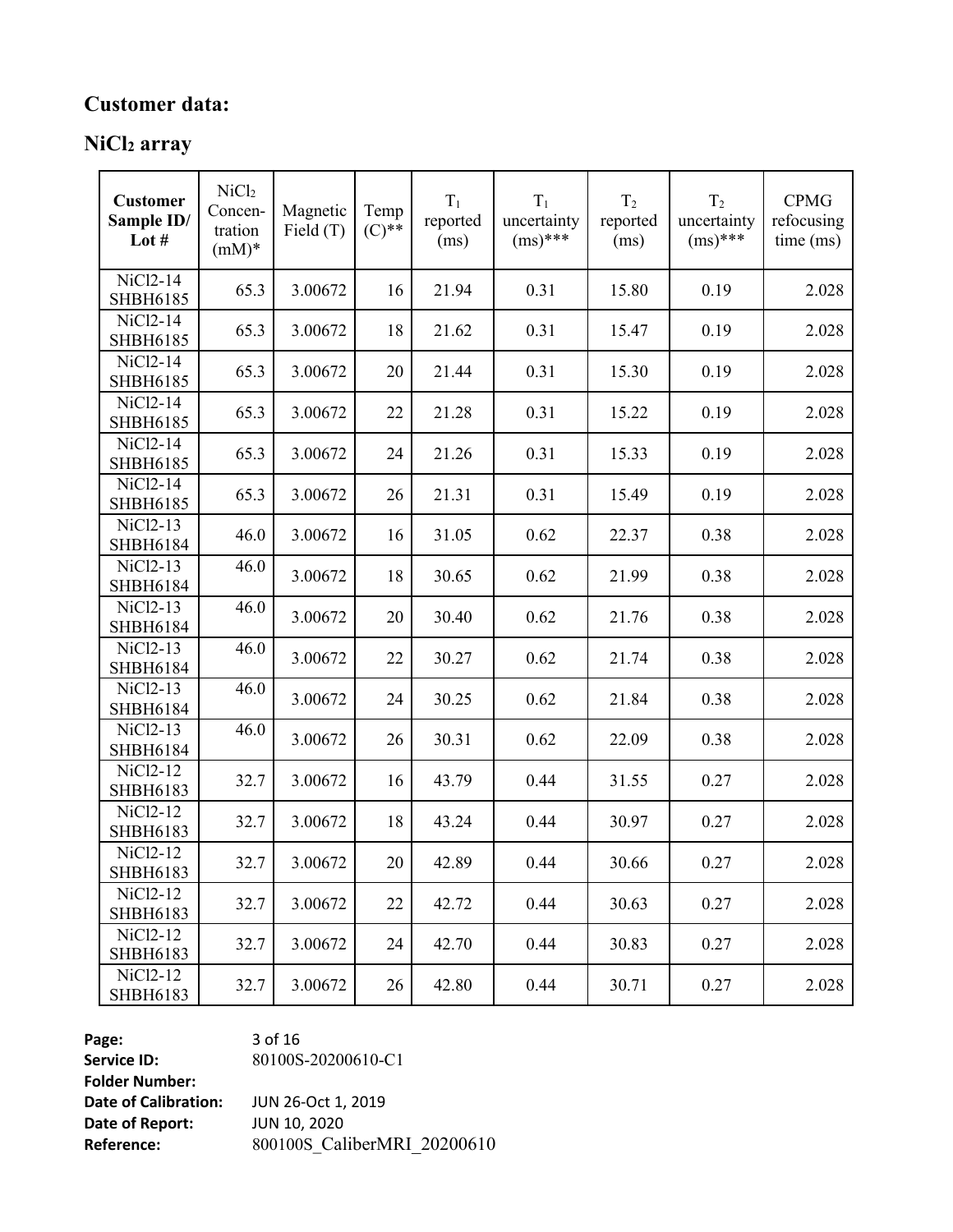| NiCl <sub>2</sub> -11<br><b>SHBH6182</b> | 23.3 | 3.00672 | 16 | 61.49  | 0.88 | 43.57  | 0.54 | 2.028 |
|------------------------------------------|------|---------|----|--------|------|--------|------|-------|
| NiCl <sub>2</sub> -11<br><b>SHBH6182</b> | 23.3 | 3.00672 | 18 | 60.70  | 0.87 | 42.91  | 0.54 | 2.028 |
| NiCl <sub>2</sub> -11<br><b>SHBH6182</b> | 23.3 | 3.00672 | 20 | 60.21  | 0.87 | 42.44  | 0.54 | 2.028 |
| NiCl <sub>2</sub> -11<br><b>SHBH6182</b> | 23.3 | 3.00672 | 22 | 59.97  | 0.88 | 42.42  | 0.54 | 2.028 |
| NiCl <sub>2</sub> -11<br><b>SHBH6182</b> | 23.3 | 3.00672 | 24 | 60.00  | 0.87 | 42.67  | 0.54 | 2.028 |
| NiCl <sub>2</sub> -11<br><b>SHBH6182</b> | 23.3 | 3.00672 | 26 | 60.17  | 0.87 | 43.22  | 0.54 | 2.028 |
| NiCl <sub>2</sub> -10<br><b>SHBH6181</b> | 16.5 | 3.00672 | 16 | 87.47  | 1.24 | 62.36  | 0.76 | 2.028 |
| NiCl <sub>2</sub> -10<br><b>SHBH6181</b> | 16.5 | 3.00672 | 18 | 86.41  | 1.24 | 61.60  | 0.76 | 2.028 |
| NiCl <sub>2</sub> -10<br><b>SHBH6181</b> | 16.5 | 3.00672 | 20 | 85.75  | 1.24 | 60.86  | 0.77 | 2.028 |
| NiCl <sub>2</sub> -10<br>SHBH6181        | 16.5 | 3.00672 | 22 | 85.03  | 1.24 | 60.96  | 0.76 | 2.028 |
| NiCl <sub>2</sub> -10<br><b>SHBH6181</b> | 16.5 | 3.00672 | 24 | 85.01  | 1.24 | 61.27  | 0.76 | 2.028 |
| NiCl <sub>2</sub> -10<br><b>SHBH6181</b> | 16.5 | 3.00672 | 26 | 85.28  | 1.24 | 62.12  | 0.77 | 2.028 |
| NiCl2-9<br>SHBH6179                      | 11.3 | 3.00672 | 16 | 122.99 | 1.75 | 89.01  | 1.08 | 2.028 |
| NiCl2-9<br>SHBH6179                      | 11.3 | 3.00672 | 18 | 121.79 | 1.75 | 87.65  | 1.08 | 2.028 |
| NiCl <sub>2-9</sub><br>SHBH6179          | 11.3 | 3.00672 | 20 | 121.08 | 1.75 | 86.91  | 1.09 | 2.028 |
| NiCl <sub>2-9</sub><br>SHBH6179          | 11.3 | 3.00672 | 22 | 120.80 | 1.75 | 86.85  | 1.08 | 2.028 |
| NiCl <sub>2-9</sub><br>SHBH6179          | 11.3 | 3.00672 | 24 | 120.90 | 1.75 | 87.27  | 1.08 | 2.028 |
| NiCl2-9<br>SHBH6179                      | 11.3 | 3.00672 | 26 | 121.34 | 1.75 | 88.37  | 1.09 | 2.028 |
| NiCl <sub>2</sub> -8<br><b>SHBH6178</b>  | 7.74 | 3.00672 | 16 | 177.68 | 2.47 | 129.78 | 1.54 | 2.028 |
| NiCl <sub>2</sub> -8<br><b>SHBH6178</b>  | 7.74 | 3.00672 | 18 | 175.94 | 2.47 | 127.33 | 1.54 | 2.028 |
| <b>NiCl2-8</b><br><b>SHBH6178</b>        | 7.74 | 3.00672 | 20 | 174.95 | 2.48 | 126.33 | 1.55 | 2.028 |
| NiCl <sub>2</sub> -8<br><b>SHBH6178</b>  | 7.74 | 3.00672 | 22 | 174.59 | 2.47 | 126.49 | 1.54 | 2.028 |

**Page:** 4 of 16 **Service ID: Folder Number: Date of Calibration:** JUN 26-Oct 1,<br>**Date of Report:** JUN 10, 2020 **Date of Report:** 

-20200610 -C1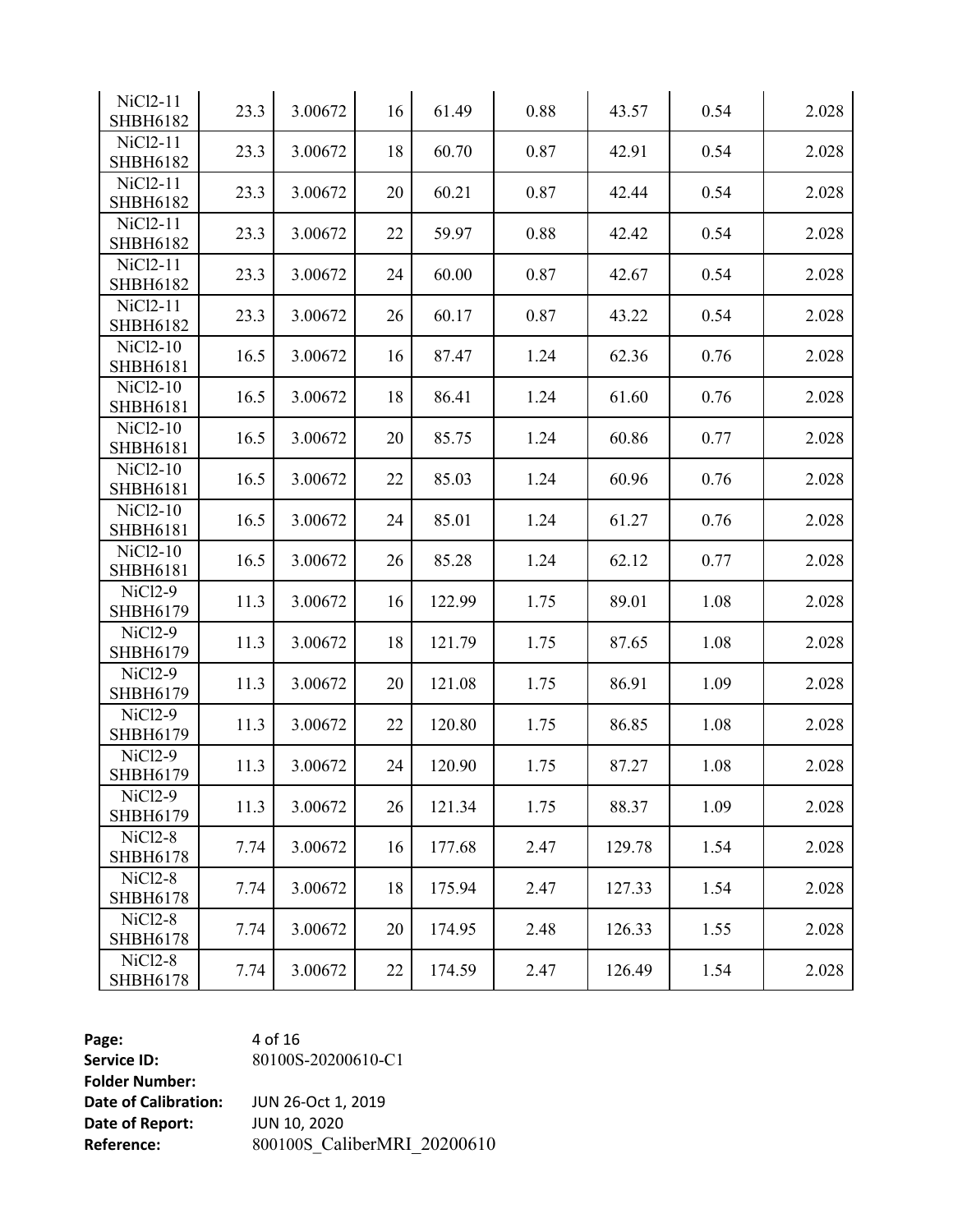| NiCl <sub>2</sub> -8<br><b>SHBH6178</b> | 7.74 | 3.00672 | 24 | 174.78 | 2.47  | 126.91 | 1.54 | 2.028 |
|-----------------------------------------|------|---------|----|--------|-------|--------|------|-------|
| <b>NiCl2-8</b><br><b>SHBH6178</b>       | 7.74 | 3.00672 | 26 | 175.48 | 2.48  | 128.28 | 1.55 | 2.028 |
| NiCl <sub>2</sub> -7<br>SHBH6177        | 5.43 | 3.00672 | 16 | 243.77 | 3.49  | 178.68 | 2.18 | 2.028 |
| NiCl <sub>2</sub> -7<br>SHBH6177        | 5.43 | 3.00672 | 18 | 241.84 | 3.49  | 176.11 | 2.18 | 2.028 |
| NiCl <sub>2</sub> -7<br>SHBH6177        | 5.43 | 3.00672 | 20 | 240.86 | 3.51  | 174.99 | 2.20 | 2.028 |
| NiCl <sub>2</sub> -7<br>SHBH6177        | 5.43 | 3.00672 | 22 | 240.75 | 3.49  | 175.07 | 2.18 | 2.028 |
| NiCl <sub>2</sub> -7<br>SHBH6177        | 5.43 | 3.00672 | 24 | 241.31 | 3.49  | 176.15 | 2.18 | 2.028 |
| NiCl <sub>2</sub> -7<br>SHBH6177        | 5.43 | 3.00672 | 26 | 242.45 | 3.51  | 178.08 | 2.20 | 2.028 |
| NiCl <sub>2</sub> -6<br>SHBH6176        | 3.68 | 3.00672 | 16 | 343.00 | 4.93  | 252.21 | 3.10 | 2.028 |
| NiCl2-6<br>SHBH6176                     | 3.68 | 3.00672 | 18 | 341.53 | 4.94  | 249.23 | 3.11 | 2.028 |
| NiCl2-6<br>SHBH6176                     | 3.68 | 3.00672 | 20 | 341.58 | 4.97  | 248.03 | 3.14 | 2.028 |
| NiCl <sub>2</sub> -6<br>SHBH6176        | 3.68 | 3.00672 | 22 | 342.58 | 4.93  | 248.15 | 3.10 | 2.028 |
| NiCl <sub>2</sub> -6<br>SHBH6176        | 3.68 | 3.00672 | 24 | 344.23 | 4.94  | 250.05 | 3.11 | 2.028 |
| NiCl <sub>2</sub> -6<br>SHBH6176        | 3.68 | 3.00672 | 26 | 346.67 | 4.97  | 253.80 | 3.14 | 2.028 |
| $NiCl2-5$<br>SHBH6175                   | 2.52 | 3.00672 | 16 | 483.91 | 6.95  | 358.92 | 4.43 | 2.028 |
| $NiCl2-5$<br>SHBH6175                   | 2.52 | 3.00672 | 18 | 482.91 | 7.01  | 355.15 | 4.46 | 2.028 |
| NiCl <sub>2</sub> -5<br>SHBH6175        | 2.52 | 3.00672 | 20 | 484.97 | 7.06  | 354.38 | 4.51 | 2.028 |
| NiCl <sub>2</sub> -5<br>SHBH6175        | 2.52 | 3.00672 | 22 | 486.92 | 6.95  | 356.14 | 4.43 | 2.028 |
| $NiCl2-5$<br>SHBH6175                   | 2.52 | 3.00672 | 24 | 490.24 | 7.01  | 359.80 | 4.46 | 2.028 |
| $NiCl2-5$<br>SHBH6175                   | 2.52 | 3.00672 | 26 | 494.55 | 7.06  | 365.21 | 4.51 | 2.028 |
| $NiCl2-4$<br>SHBH6174                   | 1.64 | 3.00672 | 16 | 675.07 | 9.94  | 519.26 | 6.45 | 2.028 |
| NiCl <sub>2-4</sub><br>SHBH6174         | 1.64 | 3.00672 | 18 | 686.88 | 10.02 | 520.94 | 6.49 | 2.028 |

**Page:** 5 of 16 **Service ID: Folder Number: Date of Calibration:** JUN 26-Oct 1,<br>**Date of Report:** JUN 10, 2020 **Date of Report:** 

-20200610 -C1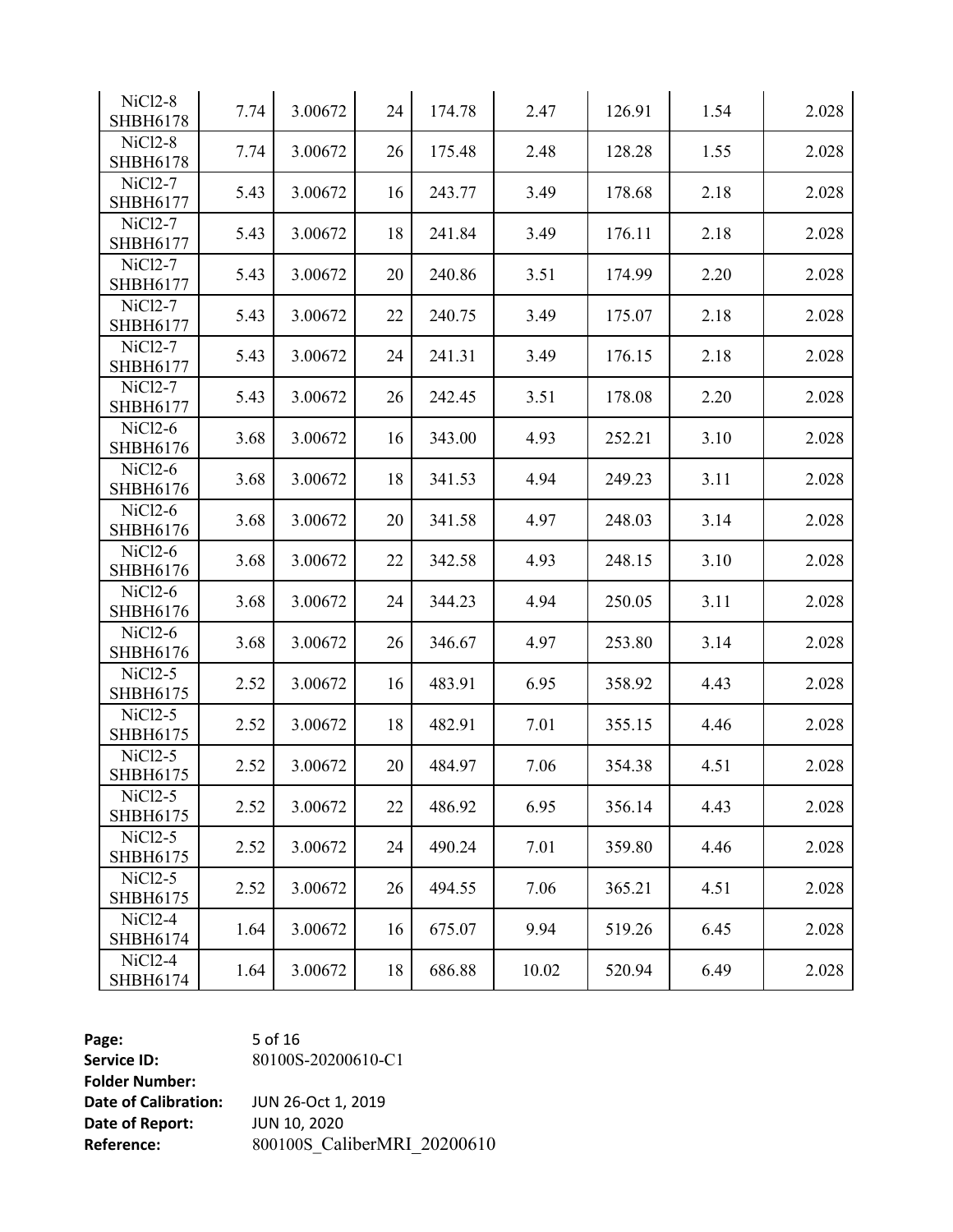| NiCl <sub>2-4</sub><br>SHBH6174         | 1.64 | 3.00672 | 20 | 690.08  | 10.12 | 521.27  | 6.57  | 2.028 |
|-----------------------------------------|------|---------|----|---------|-------|---------|-------|-------|
| NiCl2-4<br>SHBH6174                     | 1.64 | 3.00672 | 22 | 695.01  | 9.94  | 523.08  | 6.45  | 2.028 |
| NiCl2-4<br>SHBH6174                     | 1.64 | 3.00672 | 24 | 701.06  | 10.02 | 528.55  | 6.49  | 2.028 |
| NiCl2-4<br>SHBH6174                     | 1.64 | 3.00672 | 26 | 709.48  | 10.12 | 538.22  | 6.57  | 2.028 |
| $NiCl2-3$<br>SHBH6173                   | 1.04 | 3.00672 | 16 | 950.71  | 13.82 | 731.70  | 9.09  | 2.028 |
| NiCl <sub>2</sub> -3<br>SHBH6173        | 1.04 | 3.00672 | 18 | 963.56  | 14.02 | 735.31  | 9.19  | 2.028 |
| NiCl <sub>2</sub> -3<br>SHBH6173        | 1.04 | 3.00672 | 20 | 987.27  | 14.22 | 736.97  | 9.32  | 2.028 |
| NiCl <sub>2</sub> -3<br>SHBH6173        | 1.04 | 3.00672 | 22 | 1000.81 | 13.82 | 744.39  | 9.09  | 2.028 |
| NiCl <sub>2</sub> -3<br>SHBH6173        | 1.04 | 3.00672 | 24 | 1015.70 | 14.02 | 755.94  | 9.19  | 2.028 |
| $NiCl2-3$<br>SHBH6173                   | 1.04 | 3.00672 | 26 | 1030.78 | 14.22 | 768.69  | 9.32  | 2.028 |
| NiCl2-2<br><b>SHBH6172</b>              | 0.60 | 3.00672 | 16 | 1274.07 | 19.44 | 990.77  | 12.88 | 2.028 |
| NiCl <sub>2</sub> -2<br>SHBH6172        | 0.60 | 3.00672 | 18 | 1317.71 | 19.97 | 1010.28 | 12.99 | 2.028 |
| NiCl2-2<br>SHBH6172                     | 0.60 | 3.00672 | 20 | 1330.16 | 20.41 | 1026.78 | 13.03 | 2.028 |
| NiCl2-2<br>SHBH6172                     | 0.60 | 3.00672 | 22 | 1355.29 | 19.44 | 1040.25 | 12.88 | 2.028 |
| NiCl2-2<br>SHBH6172                     | 0.60 | 3.00672 | 24 | 1367.79 | 19.97 | 1048.13 | 12.99 | 2.028 |
| NiCl2-2<br>SHBH6172                     | 0.60 | 3.00672 | 26 | 1395.94 | 20.41 | 1067.14 | 13.03 | 2.028 |
| NiCl <sub>2</sub> -1<br>SHBH6171        | 0.29 | 3.00672 | 16 | 1766.68 | 28.54 | 1348.91 | 18.96 | 2.028 |
| NiCl <sub>2</sub> -1<br><b>SHBH6171</b> | 0.29 | 3.00672 | 18 | 1830.34 | 29.44 | 1455.09 | 19.72 | 2.028 |
| NiCl <sub>2</sub> -1<br>SHBH6171        | 0.29 | 3.00672 | 20 | 1883.97 | 30.32 | 1489.41 | 20.41 | 2.028 |
| NiCl <sub>2</sub> -1<br>SHBH6171        | 0.29 | 3.00672 | 22 | 1937.34 | 28.54 | 1520.77 | 18.96 | 2.028 |
| $NiCl2-1$<br>SHBH6171                   | 0.29 | 3.00672 | 24 | 1987.50 | 29.44 | 1532.32 | 19.72 | 2.028 |
| NiCl <sub>2</sub> -1<br>SHBH6171        | 0.29 | 3.00672 | 26 | 2066.95 | 30.32 | 1578.57 | 20.41 | 2.028 |

**Page:** 6 of 16 **Service ID:** 80100S-20200610-C1 **Folder Number: Date of Calibration:** JUN 26-Oct 1, 2019<br>**Date of Report:** JUN 10, 2020 **Date of Report:** 

**Reference:** 800100S\_CaliberMRI\_20200610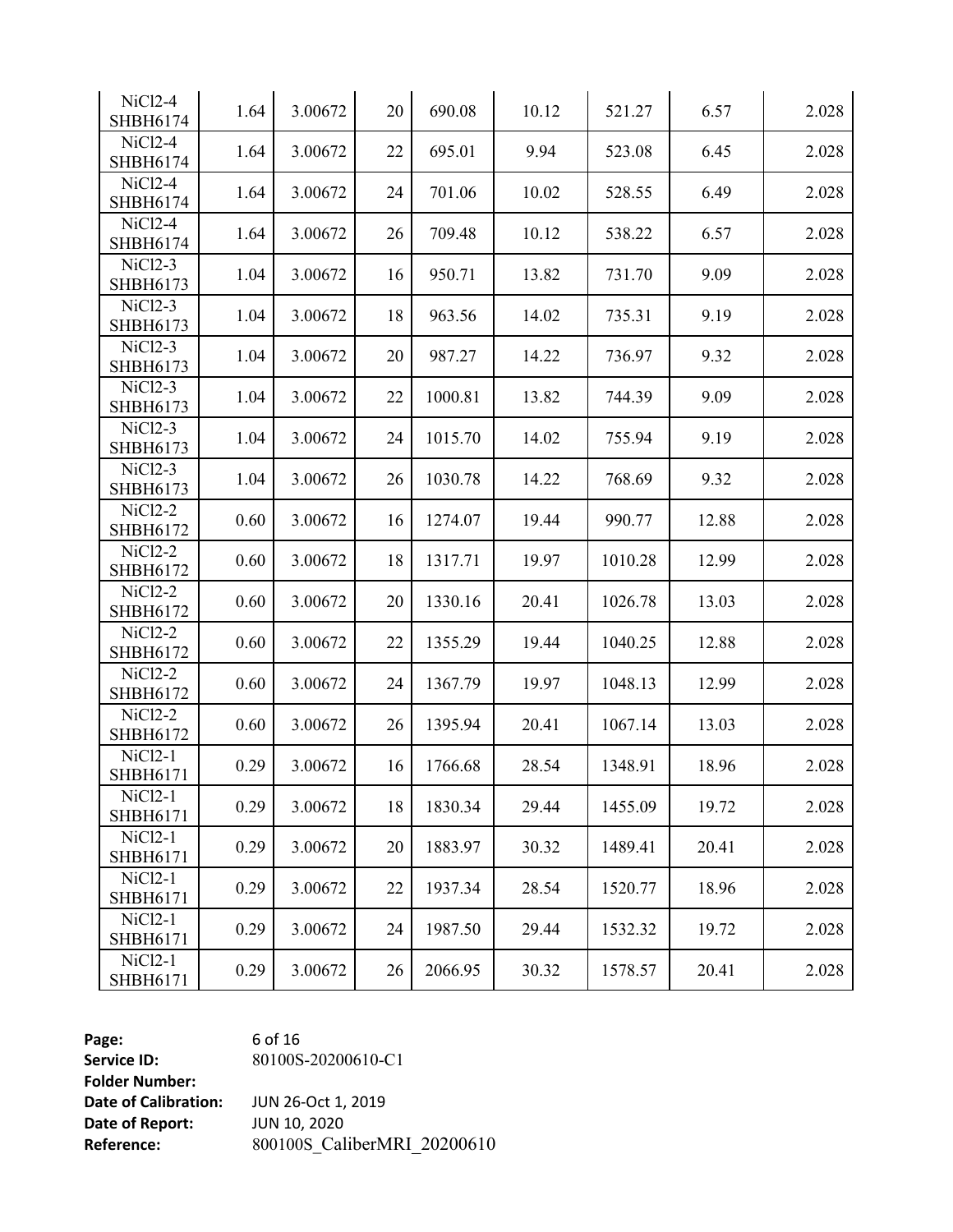\* Concentrations provided by CaliberMRI, based on Certificates of Analysis from Sigma-Aldrich.

\*\* The temperatures listed are prescribed values. The uncertainty in the temperature measurement is included in the T1, T2 uncertainty values.

\*\*\* The uncertainties, *u*, are calculated using a Monte Carlo- Bloch simulator as described in NIST SP250-97. The uncertainty is given by *u* =3\*SD where SD is the maximum observed T1, T2 standard deviation given by the Monte Carlo Bloch simulations. There is 99.7% probability that the real values fall within the reported values  $\pm u$ . The full uncertainty analysis is available on request.



Figure 1. Proton spin relaxation times, T1 and T2, at 3 T for the NiCl<sub>2</sub> array as a function of temperature and customer-supplied Ni concentration.

| <b>Customer</b><br><b>Sample</b><br>$ID/$ lot<br>number | MnCl <sub>2</sub><br>Concentration<br>$(mM)*$ | Magnetic<br>Field $(T)$ | Temp<br>$(C)$ ** | $T_1$<br>reported<br>(ms) | $T_1$<br>uncertainty<br>$(ms)$ *** | T <sub>2</sub><br>reported<br>(ms) | T <sub>2</sub><br>uncertainty<br>$(ms)$ *** | <b>CPMG</b><br>refocusing<br>time (ms) |
|---------------------------------------------------------|-----------------------------------------------|-------------------------|------------------|---------------------------|------------------------------------|------------------------------------|---------------------------------------------|----------------------------------------|
| $MnCl2-14$<br><b>SHBH6109</b>                           | 1.5996                                        | 3.00672                 | 16               | 73.65                     | 1.84                               | 4.79                               | 0.05                                        | 2.028                                  |
| $MnCl2-14$<br><b>SHBH6109</b>                           | 1.5996                                        | 3.00672                 | 18               | 77.93                     | 1.95                               | 4.93                               | 0.05                                        | 2.028                                  |
| $MnCl2-14$<br><b>SHBH6109</b>                           | 1.5996                                        | 3.00672                 | 20               | 82.46                     | 2.06                               | 5.10                               | 0.05                                        | 2.028                                  |
| $MnCl2-14$<br><b>SHBH6109</b>                           | 1.5996                                        | 3.00672                 | 22               | 87.08                     | 2.18                               | 5.28                               | 0.05                                        | 2.028                                  |

### **MnCl<sup>2</sup> array**

**Page:** 7 of 16 **Service ID:** 80100S-20200610-C1 **Folder Number: Date of Calibration:** JUN 26-Oct 1, 2019 **Date of Report:** JUN 10, 2020 **Reference:** 800100S CaliberMRI 20200610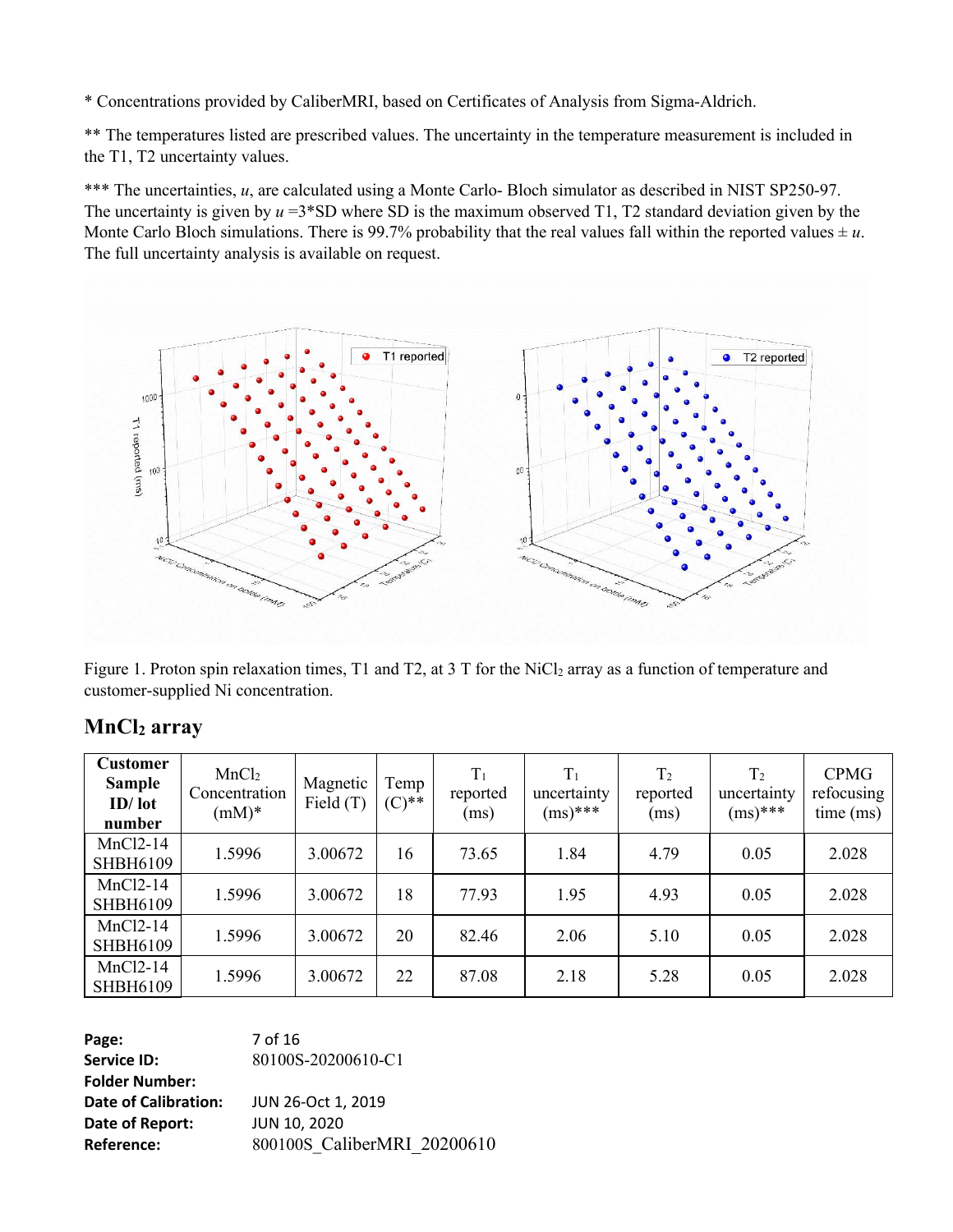| $MnCl2-14$<br>SHBH6109        | 1.5996 | 3.00672 | 24 | 91.82  | 2.30 | 5.48  | 0.05 | 2.028 |
|-------------------------------|--------|---------|----|--------|------|-------|------|-------|
| MnCl2-14<br><b>SHBH6109</b>   | 1.5996 | 3.00672 | 26 | 96.54  | 2.41 | 5.69  | 0.05 | 2.028 |
| $MnCl2-13$<br><b>SHBH5402</b> | 1.1274 | 3.00672 | 16 | 104.57 | 2.61 | 6.83  | 0.06 | 2.028 |
| MnCl2-13<br><b>SHBH5402</b>   | 1.1274 | 3.00672 | 18 | 110.49 | 2.76 | 7.04  | 0.07 | 2.028 |
| MnCl2-13<br><b>SHBH5402</b>   | 1.1274 | 3.00672 | 20 | 116.70 | 2.92 | 7.27  | 0.07 | 2.028 |
| $MnCl2-13$<br><b>SHBH5402</b> | 1.1274 | 3.00672 | 22 | 123.22 | 3.08 | 7.49  | 0.07 | 2.028 |
| MnCl2-13<br><b>SHBH5402</b>   | 1.1274 | 3.00672 | 24 | 129.67 | 3.24 | 7.76  | 0.07 | 2.028 |
| MnCl2-13<br><b>SHBH5402</b>   | 1.1274 | 3.00672 | 26 | 136.34 | 3.41 | 8.06  | 0.08 | 2.028 |
| $MnCl2-12$<br><b>SHBH5401</b> | 0.7902 | 3.00672 | 16 | 141.21 | 3.53 | 9.88  | 0.09 | 2.028 |
| MnCl2-12<br><b>SHBH5401</b>   | 0.7902 | 3.00672 | 18 | 149.28 | 3.73 | 10.17 | 0.10 | 2.028 |
| MnCl2-12<br><b>SHBH5401</b>   | 0.7902 | 3.00672 | 20 | 158.17 | 3.95 | 10.52 | 0.10 | 2.028 |
| MnCl2-12<br><b>SHBH5401</b>   | 0.7902 | 3.00672 | 22 | 166.64 | 4.17 | 10.88 | 0.10 | 2.028 |
| MnCl2-12<br><b>SHBH5401</b>   | 0.7902 | 3.00672 | 24 | 175.31 | 4.38 | 11.25 | 0.11 | 2.028 |
| MnCl2-12<br><b>SHBH5401</b>   | 0.7902 | 3.00672 | 26 | 184.07 | 4.60 | 11.67 | 0.11 | 2.028 |
| $MnCl2-11$<br><b>SHBH5400</b> | 0.5555 | 3.00672 | 16 | 203.53 | 5.09 | 13.94 | 0.13 | 2.028 |
| $MnCl2-11$<br><b>SHBH5400</b> | 0.5555 | 3.00672 | 18 | 214.80 | 5.37 | 14.28 | 0.13 | 2.028 |
| $MnCl2-11$<br><b>SHBH5400</b> | 0.5555 | 3.00672 | 20 | 226.53 | 5.66 | 14.74 | 0.14 | 2.028 |
| $MnCl2-11$<br><b>SHBH5400</b> | 0.5555 | 3.00672 | 22 | 238.33 | 5.96 | 15.24 | 0.14 | 2.028 |
| $MnCl2-11$<br><b>SHBH5400</b> | 0.5555 | 3.00672 | 24 | 250.61 | 6.27 | 15.80 | 0.15 | 2.028 |
| $MnCl2-11$<br><b>SHBH5400</b> | 0.5555 | 3.00672 | 26 | 263.09 | 6.58 | 16.39 | 0.15 | 2.028 |
| $MnCl2-10$<br><b>SHBH5399</b> | 0.4276 | 3.00672 | 16 | 262.14 | 6.55 | 18.22 | 0.17 | 2.028 |
| $MnCl2-10$<br><b>SHBH5399</b> | 0.4276 | 3.00672 | 18 | 277.38 | 6.93 | 18.78 | 0.18 | 2.028 |

**Page:** 8 of 16 **Service ID: Folder Number: Date of Calibration:** JUN 26-Oct 1,<br>**Date of Report:** JUN 10, 2020 **Date of Report:** 

-20200610 -C1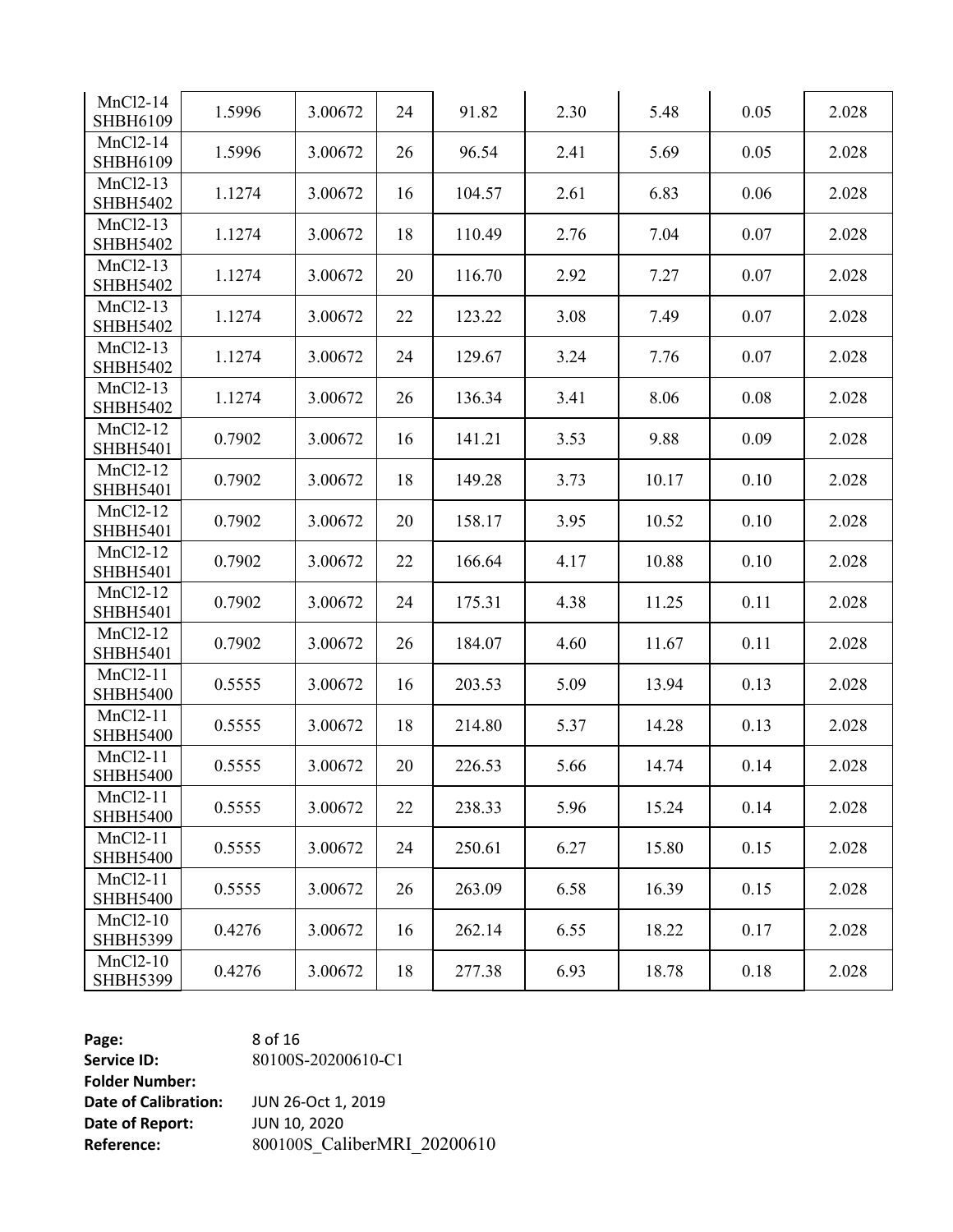| $MnCl2-10$<br><b>SHBH5399</b>     | 0.4276 | 3.00672 | 20 | 292.87 | 7.32  | 19.40 | 0.18 | 2.028 |
|-----------------------------------|--------|---------|----|--------|-------|-------|------|-------|
| $MnCl2-10$<br><b>SHBH5399</b>     | 0.4276 | 3.00672 | 22 | 308.92 | 7.72  | 20.07 | 0.19 | 2.028 |
| $MnCl2-10$<br><b>SHBH5399</b>     | 0.4276 | 3.00672 | 24 | 325.23 | 8.13  | 20.78 | 0.20 | 2.028 |
| MnCl2-10<br><b>SHBH5399</b>       | 0.4276 | 3.00672 | 26 | 341.74 | 8.54  | 21.56 | 0.20 | 2.028 |
| $MnCl2-9$<br><b>SHBH5398</b>      | 0.2768 | 3.00672 | 16 | 384.99 | 9.62  | 28.04 | 0.26 | 2.028 |
| $MnCl2-9$<br><b>SHBH5398</b>      | 0.2768 | 3.00672 | 18 | 408.05 | 10.20 | 28.93 | 0.27 | 2.028 |
| $MnCl2-9$<br><b>SHBH5398</b>      | 0.2768 | 3.00672 | 20 | 431.22 | 10.78 | 29.88 | 0.28 | 2.028 |
| $MnCl2-9$<br><b>SHBH5398</b>      | 0.2768 | 3.00672 | 22 | 454.82 | 11.37 | 30.92 | 0.29 | 2.028 |
| <b>MnCl2-9</b><br><b>SHBH5398</b> | 0.2768 | 3.00672 | 24 | 478.81 | 11.97 | 32.06 | 0.30 | 2.028 |
| $MnCl2-9$<br><b>SHBH5398</b>      | 0.2768 | 3.00672 | 26 | 503.30 | 12.58 | 33.25 | 0.31 | 2.028 |
| $MnCl2-8$<br><b>SHBH5397</b>      | 0.193  | 3.00672 | 16 | 531.60 | 13.29 | 41.53 | 0.39 | 2.028 |
| $MnCl2-8$<br><b>SHBH5397</b>      | 0.193  | 3.00672 | 18 | 563.86 | 14.10 | 42.63 | 0.40 | 2.028 |
| $MnCl2-8$<br><b>SHBH5397</b>      | 0.193  | 3.00672 | 20 | 599.96 | 15.00 | 44.24 | 0.42 | 2.028 |
| $MnCl2-8$<br><b>SHBH5397</b>      | 0.193  | 3.00672 | 22 | 634.59 | 15.86 | 45.86 | 0.43 | 2.028 |
| $MnCl2-8$<br><b>SHBH5397</b>      | 0.193  | 3.00672 | 24 | 669.56 | 16.74 | 47.66 | 0.45 | 2.028 |
| $MnCl2-8$<br><b>SHBH5397</b>      | 0.193  | 3.00672 | 26 | 703.51 | 17.59 | 49.26 | 0.46 | 2.028 |
| <b>MnCl2-7</b><br>SHBH6119        | 0.1353 | 3.00672 | 16 | 711.11 | 17.78 | 59.45 | 0.56 | 2.028 |
| $MnCl2-7$<br>SHBH6119             | 0.1353 | 3.00672 | 18 | 757.34 | 18.93 | 61.31 | 0.58 | 2.028 |
| $MnCl2-7$<br>SHBH6119             | 0.1353 | 3.00672 | 20 | 805.10 | 20.13 | 63.42 | 0.60 | 2.028 |
| $MnCl2-7$<br>SHBH6119             | 0.1353 | 3.00672 | 22 | 848.64 | 21.22 | 65.65 | 0.62 | 2.028 |
| $MnCl2-7$<br>SHBH6119             | 0.1353 | 3.00672 | 24 | 892.41 | 22.31 | 67.82 | 0.64 | 2.028 |
| $MnCl2-7$<br>SHBH6119             | 0.1353 | 3.00672 | 26 | 937.12 | 23.43 | 70.57 | 0.66 | 2.028 |

**Page:** 9 of 16 **Service ID: Folder Number: Date of Calibration:** JUN 26-Oct 1,<br>**Date of Report:** JUN 10, 2020 **Date of Report:** 

-20200610 -C1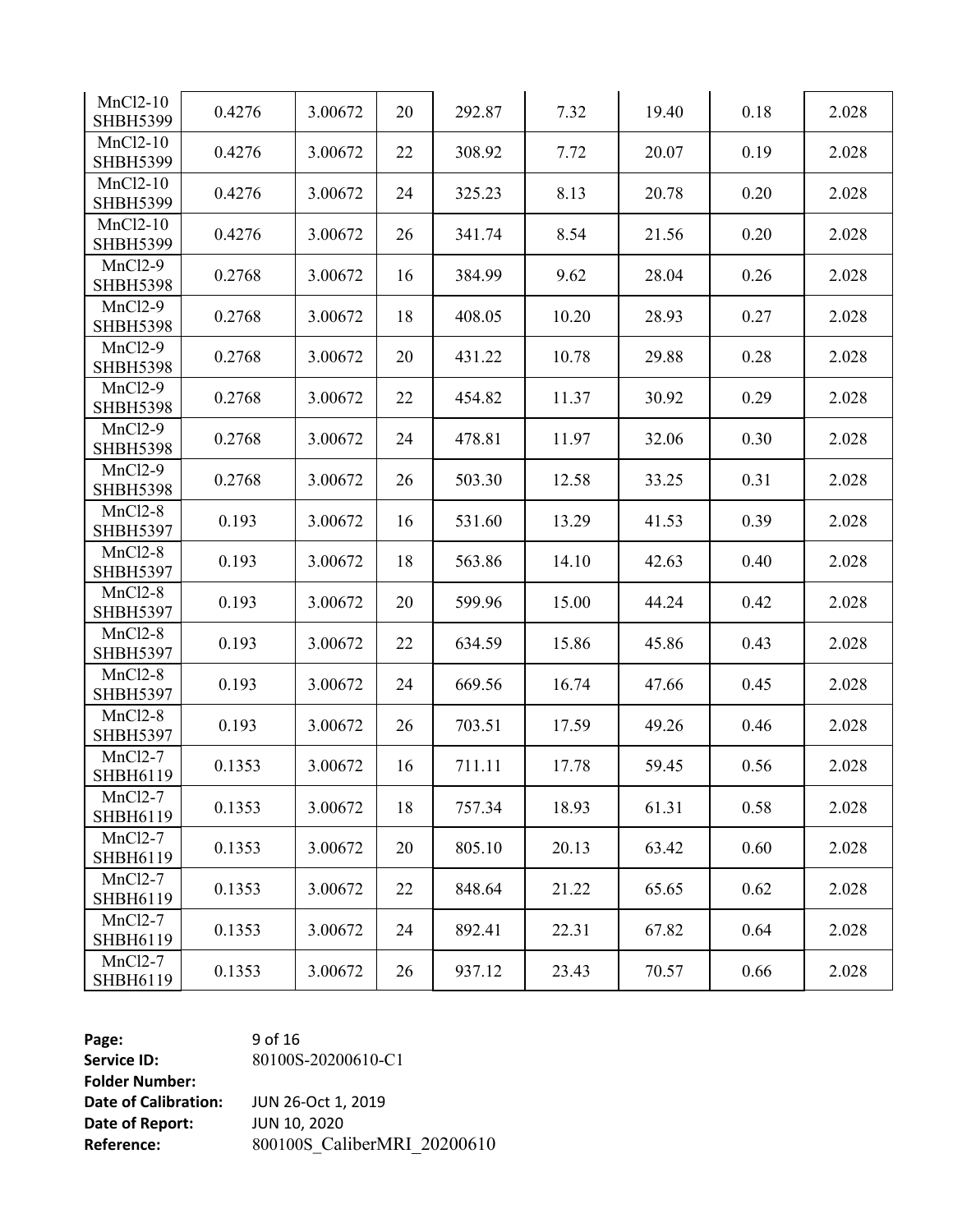| $MnCl2-6$<br><b>SHBH5396</b> | 0.0934 | 3.00672 | 16 | 892.29  | 22.31 | 81.86  | 0.77 | 2.028 |
|------------------------------|--------|---------|----|---------|-------|--------|------|-------|
| $MnCl2-6$<br><b>SHBH5396</b> | 0.0934 | 3.00672 | 18 | 972.48  | 24.31 | 85.92  | 0.81 | 2.028 |
| $MnCl2-6$<br><b>SHBH5396</b> | 0.0934 | 3.00672 | 20 | 1026.43 | 25.66 | 88.89  | 0.84 | 2.028 |
| $MnCl2-6$<br><b>SHBH5396</b> | 0.0934 | 3.00672 | 22 | 1083.42 | 27.09 | 92.30  | 0.87 | 2.028 |
| $MnCl2-6$<br><b>SHBH5396</b> | 0.0934 | 3.00672 | 24 | 1141.50 | 28.54 | 95.97  | 0.90 | 2.028 |
| $MnCl2-6$<br><b>SHBH5396</b> | 0.0934 | 3.00672 | 26 | 1202.40 | 30.06 | 99.89  | 0.94 | 2.028 |
| $MnCl2-5$<br><b>SHBH5395</b> | 0.0626 | 3.00672 | 16 | 1307.88 | 32.70 | 154.07 | 1.45 | 2.028 |
| $MnCl2-5$<br><b>SHBH5395</b> | 0.0626 | 3.00672 | 18 | 1417.53 | 35.44 | 159.77 | 1.50 | 2.028 |
| $MnCl2-5$<br><b>SHBH5395</b> | 0.0626 | 3.00672 | 20 | 1510.76 | 37.77 | 166.90 | 1.57 | 2.028 |
| $MnCl2-5$<br><b>SHBH5395</b> | 0.0626 | 3.00672 | 22 | 1589.88 | 39.75 | 172.51 | 1.62 | 2.028 |
| $MnCl2-5$<br><b>SHBH5395</b> | 0.0626 | 3.00672 | 24 | 1687.39 | 42.18 | 180.80 | 1.70 | 2.028 |
| $MnCl2-5$<br><b>SHBH5395</b> | 0.0626 | 3.00672 | 26 | 1774.24 | 44.36 | 188.16 | 1.77 | 2.028 |
| $MnCl2-4$<br><b>SHBH5394</b> | 0.0434 | 3.00672 | 16 | 1341.07 | 33.53 | 161.07 | 1.51 | 2.028 |
| $MnCl2-4$<br><b>SHBH5394</b> | 0.0434 | 3.00672 | 18 | 1466.78 | 36.67 | 169.02 | 1.59 | 2.028 |
| $MnCl2-4$<br><b>SHBH5394</b> | 0.0434 | 3.00672 | 20 | 1549.98 | 38.75 | 175.05 | 1.65 | 2.028 |
| $MnCl2-4$<br><b>SHBH5394</b> | 0.0434 | 3.00672 | 22 | 1626.53 | 40.66 | 181.48 | 1.71 | 2.028 |
| $MnCl2-4$<br><b>SHBH5394</b> | 0.0434 | 3.00672 | 24 | 1715.06 | 42.88 | 187.21 | 1.76 | 2.028 |
| $MnCl2-4$<br><b>SHBH5394</b> | 0.0434 | 3.00672 | 26 | 1801.61 | 45.04 | 192.23 | 1.81 | 2.028 |
| $MnCl2-3$<br><b>SHBH5393</b> | 0.0282 | 3.00672 | 16 | 1657.68 | 41.44 | 247.93 | 2.33 | 2.028 |
| $MnCl2-3$<br><b>SHBH5393</b> | 0.0282 | 3.00672 | 18 | 1783.21 | 44.58 | 257.47 | 2.42 | 2.028 |
| $MnCl2-3$<br><b>SHBH5393</b> | 0.0282 | 3.00672 | 20 | 1901.28 | 47.53 | 267.29 | 2.51 | 2.028 |
| $MnCl2-3$<br><b>SHBH5393</b> | 0.0282 | 3.00672 | 22 | 2009.05 | 50.23 | 276.98 | 2.60 | 2.028 |

**Page:** 10 of 16 **Service ID: Folder Number: Date of Calibration:** JUN 26-Oct 1,<br>**Date of Report:** JUN 10, 2020 **Date of Report:** 

-20200610 -C1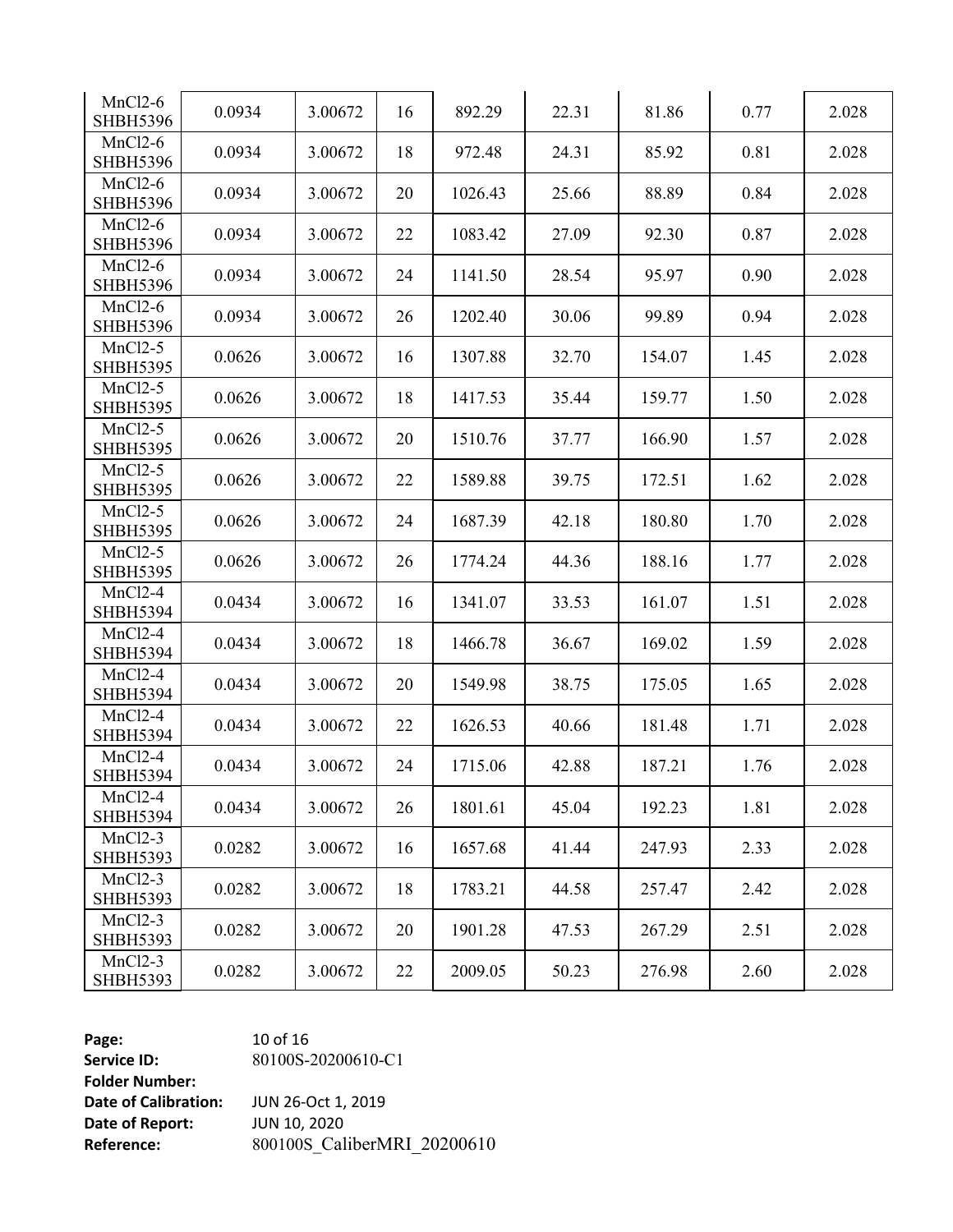| $MnCl2-3$<br><b>SHBH5393</b>      | 0.0282 | 3.00672 | 24 | 2119.34 | 52.98 | 287.48  | 2.70  | 2.028 |
|-----------------------------------|--------|---------|----|---------|-------|---------|-------|-------|
| $MnCl2-3$<br><b>SHBH5393</b>      | 0.0282 | 3.00672 | 26 | 2232.44 | 55.81 | 299.08  | 2.81  | 2.028 |
| $MnCl2-2$<br><b>SHBH5392</b>      | 0.0181 | 3.00672 | 16 | 1874.96 | 46.87 | 357.40  | 3.36  | 2.028 |
| $MnCl2-2$<br><b>SHBH5392</b>      | 0.0181 | 3.00672 | 18 | 2073.94 | 51.85 | 370.54  | 3.48  | 2.028 |
| <b>MnCl2-2</b><br><b>SHBH5392</b> | 0.0181 | 3.00672 | 20 | 2185.54 | 54.64 | 379.48  | 3.57  | 2.028 |
| $MnCl2-2$<br><b>SHBH5392</b>      | 0.0181 | 3.00672 | 22 | 2302.78 | 57.57 | 392.49  | 3.69  | 2.028 |
| $MnCl2-2$<br><b>SHBH5392</b>      | 0.0181 | 3.00672 | 24 | 2424.62 | 60.62 | 406.02  | 3.82  | 2.028 |
| $MnCl2-2$<br><b>SHBH5392</b>      | 0.0181 | 3.00672 | 26 | 2546.04 | 63.65 | 420.75  | 3.96  | 2.028 |
| $MnCl2-1$<br><b>SHBH5391</b>      | 0.0108 | 3.00672 | 16 | 2669.83 | 66.75 | 1705.84 | 16.03 | 2.028 |
| $MnCl2-1$<br><b>SHBH5391</b>      | 0.0108 | 3.00672 | 18 | 2862.34 | 71.56 | 1823.56 | 17.14 | 2.028 |
| $MnCl2-1$<br><b>SHBH5391</b>      | 0.0108 | 3.00672 | 20 | 3025.17 | 75.63 | 1928.33 | 18.13 | 2.028 |
| $MnCl2-1$<br><b>SHBH5391</b>      | 0.0108 | 3.00672 | 22 | 3191.54 | 79.79 | 2023.15 | 19.02 | 2.028 |
| $MnCl2-1$<br><b>SHBH5391</b>      | 0.0108 | 3.00672 | 24 | 3365.05 | 84.13 | 2139.79 | 20.11 | 2.028 |
| $MnCl2-1$<br><b>SHBH5391</b>      | 0.0108 | 3.00672 | 26 | 3536.79 | 88.42 | 2205.31 | 20.73 | 2.028 |

\* Concentrations provided by CaliberMRI, based on Certificates of Analysis from Sigma-Aldrich.

\*\* The temperatures listed are prescribed values. The uncertainty in the temperature measurement is included in the T1, T2 uncertainty values.

\*\*\* The uncertainties, *u*, are calculated using a Monte Carlo- Bloch simulator as described in NIST SP250-97. The uncertainty is given by *u* =3\*SD where SD is the maximum observed T1, T2 standard deviation given by the Monte Carlo Bloch simulations. There is 99.7% probability that the real values fall within the reported values  $\pm u$ . The full uncertainty analysis is available on request.

**Page:** 11 of 16 **Service ID:** 80100S-20200610-C1 **Folder Number: Date of Calibration:** JUN 26-Oct 1, 2019 **Date of Report:** JUN 10, 2020 **Reference:** 800100S\_CaliberMRI\_20200610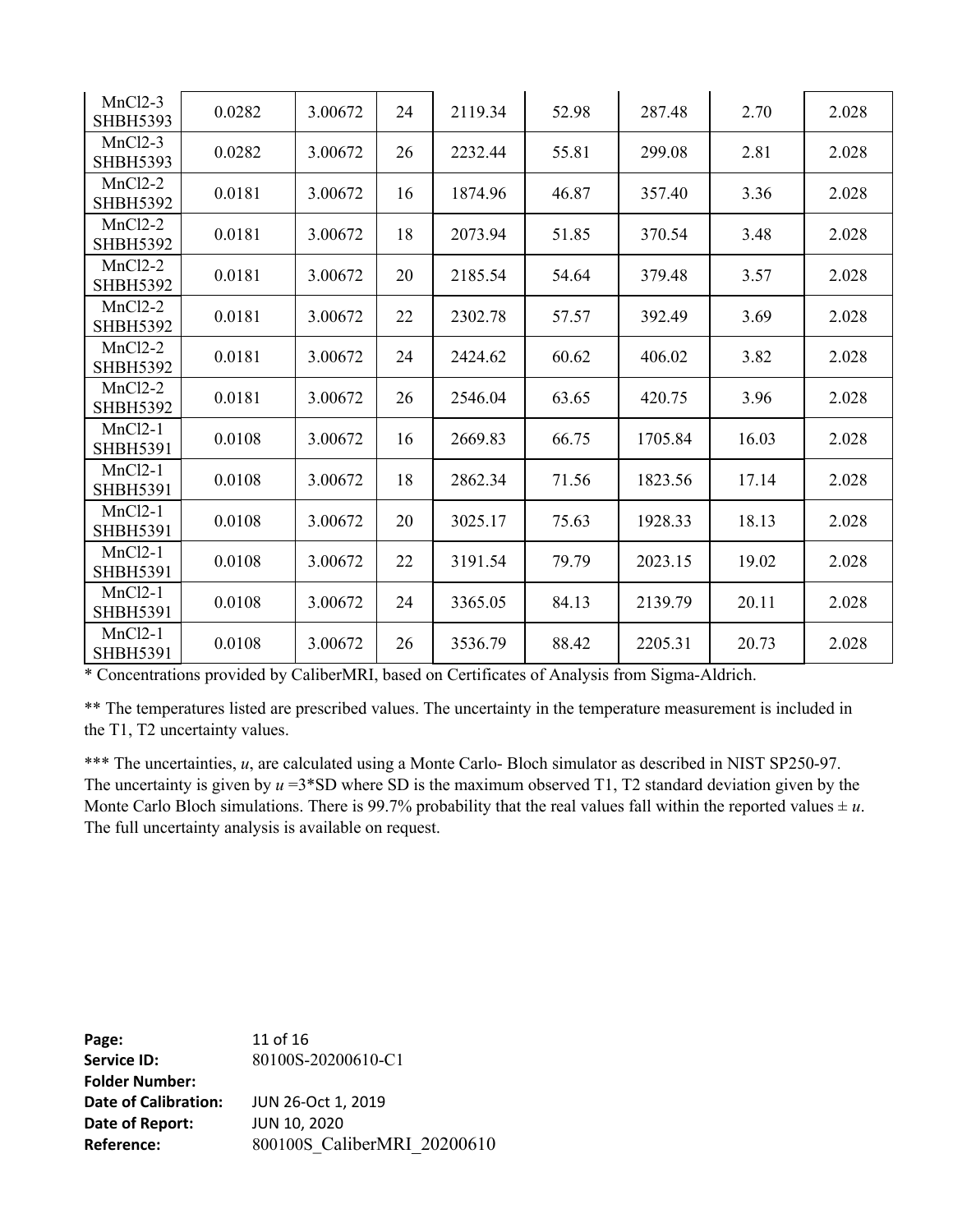

Figure 2. Proton spin relaxation times, T1 and T2, at 3 T for the MnCl<sub>2</sub> array as a function of temperature and customer-supplied concentration*.*

| <b>Customer</b><br><b>Sample ID</b> | CuSO <sub>4</sub><br>concentration<br>$(mM)*$ | Magnetic<br>Field $(T)$ | Temp<br>$(C)$ ** | $T_1$<br>reported<br>(ms) | $T_1$<br>uncertainty<br>$(ms)^{***}$ | T <sub>2</sub><br>reported<br>(ms) | T <sub>2</sub><br>uncertainty<br>$(ms)^{***}$ | <b>CPMG</b><br>refocusing<br>time (ms) |
|-------------------------------------|-----------------------------------------------|-------------------------|------------------|---------------------------|--------------------------------------|------------------------------------|-----------------------------------------------|----------------------------------------|
| CuSO4<br>SHBH5566V                  | 2.90                                          | 3.00672                 | 16               | 350.23                    | 7.71                                 | 300.27                             | 6.61                                          | 2.028                                  |
| CuSO <sub>4</sub><br>SHBH5566V      | 2.90                                          | 3.00672                 | 18               | 370.96                    | 8.16                                 | 317.88                             | 6.99                                          | 2.028                                  |
| CuSO <sub>4</sub><br>SHBH5566V      | 2.90                                          | 3.00672                 | 20               | 391.51                    | 8.61                                 | 335.56                             | 7.38                                          | 2.028                                  |
| CuSO <sub>4</sub><br>SHBH5566V      | 2.90                                          | 3.00672                 | 22               | 412.02                    | 9.06                                 | 352.51                             | 7.76                                          | 2.028                                  |
| CuSO4<br>SHBH5566V                  | 2.90                                          | 3.00672                 | 24               | 432.78                    | 9.52                                 | 370.62                             | 8.15                                          | 2.028                                  |
| CuSO4<br>SHBH5566V                  | 2.90                                          | 3.00672                 | 26               | 453.81                    | 9.98                                 | 388.91                             | 8.56                                          | 2.028                                  |

#### **CuSO<sup>4</sup> Fiducial Solution**

**Page:** 12 of 16 **Service ID:** 80100S-20200610-C1 **Folder Number: Date of Calibration:** JUN 26-Oct 1, 2019 **Date of Report:** JUN 10, 2020 **Reference:** 800100S\_CaliberMRI\_20200610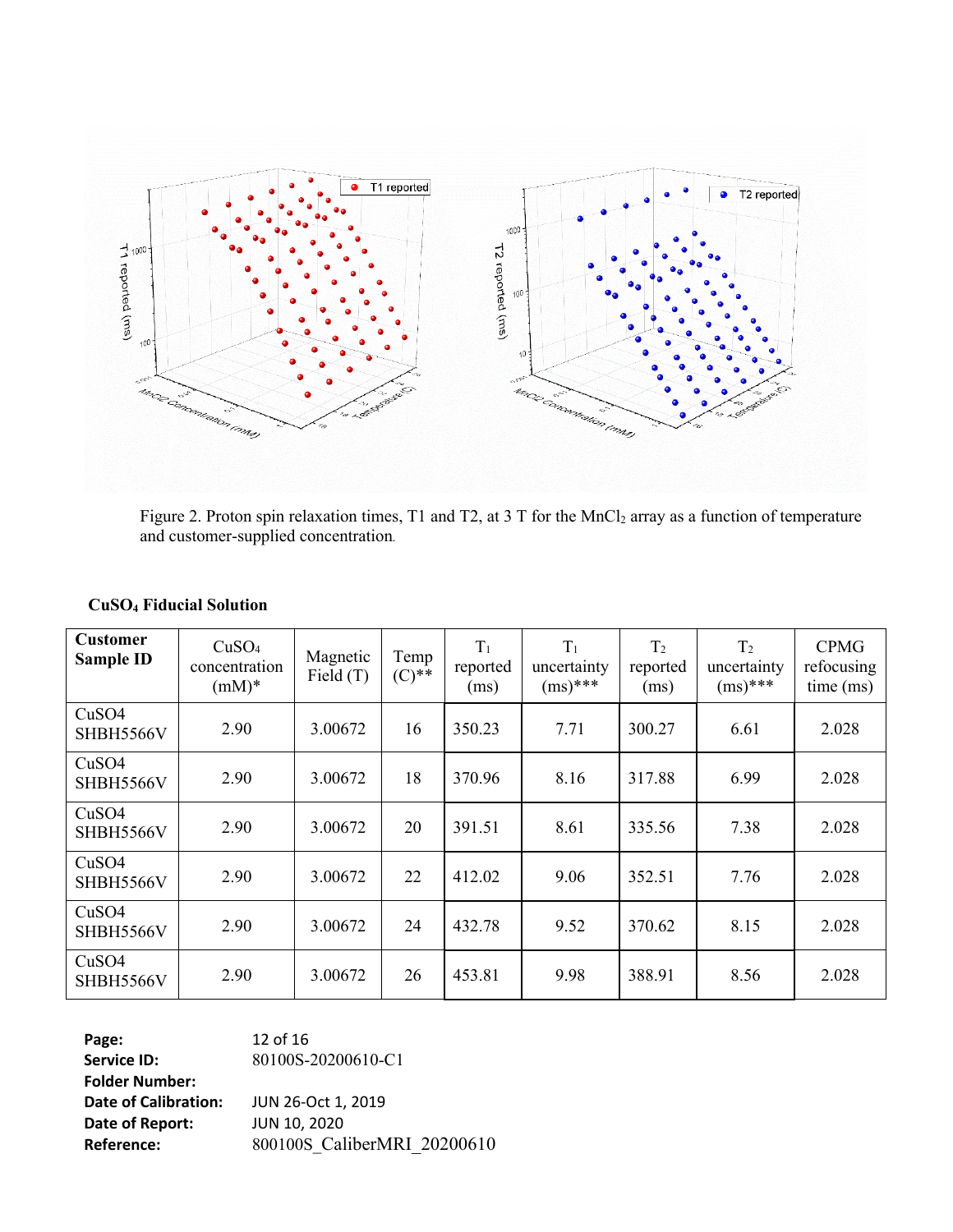\* Concentrations provided by CaliberMRI, based on Certificates of Analysis from Sigma-Aldrich.

\*\* The temperatures listed are prescribed values. The uncertainty in the temperature measurement is included in the T1, T2 uncertainty values.

\*\*\* The uncertainties, *u*, are calculated using a Monte Carlo- Bloch simulator as described in NIST SP250-97. The uncertainty is given by *u* =3\*SD where SD is the maximum observed T1, T2 standard deviation given by the Monte Carlo Bloch simulations. There is 99.7% probability that the real values fall within the reported values  $\pm u$ . The full uncertainty analysis is available on request.



Figure 3. T1, T2 at 3T for CuSO<sup>4</sup> solution as a function of temperature.

**Page:** 13 of 16 **Service ID:** 80100S-20200610-C1 **Folder Number: Date of Calibration:** JUN 26-Oct 1, 2019 **Date of Report:** JUN 10, 2020 **Reference:** 800100S CaliberMRI 20200610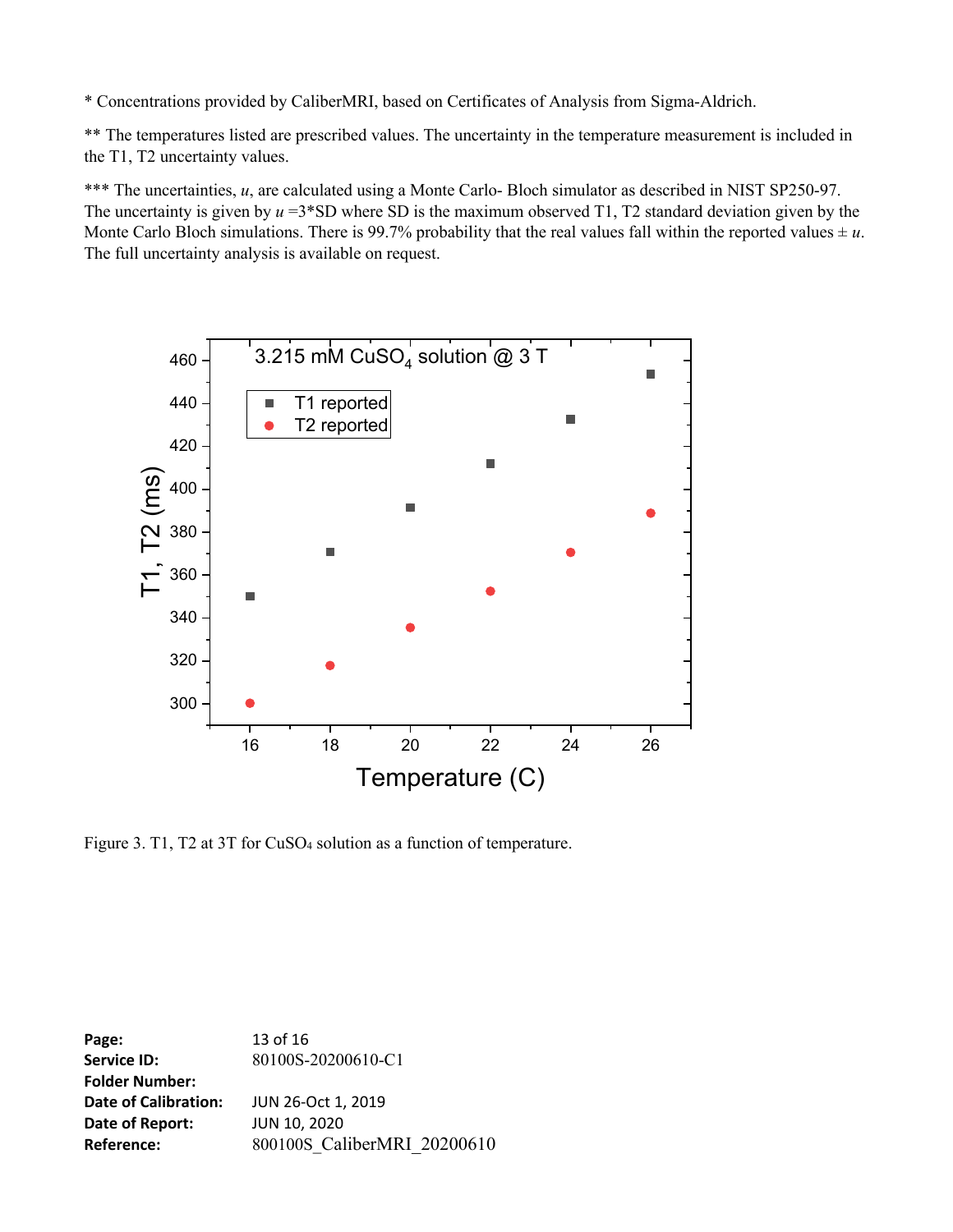## **Proton Density Array**

| Sample                        | Gravimetric<br>proton<br>density<br>$(\%)^*$ | Magnetic<br>Field (T) | Temperature<br>$(C)$ ** | sample<br>mass(g) | PD: ratio of<br><b>NMR</b><br>signal to<br>pure water<br>$(%)$ *** | Normalized<br>water<br>reference | PD<br>Uncertainty<br>$(%)***$ |
|-------------------------------|----------------------------------------------|-----------------------|-------------------------|-------------------|--------------------------------------------------------------------|----------------------------------|-------------------------------|
| PD1<br>PDTK190101             | $\overline{5}$                               | 3.00672               | $\overline{20}$         | 2.5908            | 5.07                                                               | 0.999                            | 0.183                         |
| PD <sub>2</sub><br>PDTK190101 | 10                                           | 3.00672               | 20                      | 2.5864            | 10.23                                                              | 0.994                            | 0.370                         |
| PD3<br>PDTK190101             | 15                                           | 3.00672               | 20                      | 2.529             | 15.01                                                              | 1.006                            | 0.542                         |
| PD4<br>PDTK190101             | 20                                           | 3.00672               | $\overline{20}$         | 2.5813            | 20.68                                                              | 0.989                            | 0.747                         |
| PD5<br>PDTK190101             | 25                                           | 3.00672               | 20                      | 2.5222            | 25.47                                                              | 0.990                            | 0.920                         |
| PD <sub>6</sub><br>PDTK190101 | 30                                           | 3.00672               | 20                      | 2.5097            | 29.983                                                             | 1.003                            | 1.083                         |
| PD7<br>PDTK190101             | $\overline{35}$                              | 3.00672               | $\overline{20}$         | 2.4865            | 34.887                                                             | 0.998                            | 1.260                         |
| PD <sub>8</sub><br>PDTK190101 | 40                                           | 3.00672               | 20                      | 2.4907            | 39.76                                                              | 1.003                            | 1.436                         |
| PD <sub>9</sub><br>PDTK190101 | 50                                           | 3.00672               | 20                      | 2.4911            | 48.42                                                              | 1.000                            | 1.749                         |
| <b>PD10</b><br>PDTK190101     | 60                                           | 3.00672               | $\overline{20}$         | 2.4243            | 59.13                                                              | 1.008                            | 2.135                         |
| PD11<br>PDTK190101            | 70                                           | 3.00672               | 20                      | 2.3792            | 68.55                                                              | 1.006                            | 2.476                         |
| PD12<br>PDTK190101            | 80                                           | 3.00672               | 20                      | 2.3607            | 78.35                                                              | 1.006                            | 2.830                         |
| PD13<br>PDTK190101            | 90                                           | 3.00672               | 20                      | 2.3712            | 90.59                                                              | 0.996                            | 3.272                         |
| <b>PD14</b><br>PDTK190101     | 100                                          | 3.00672               | 20                      | 2.2981            | 99.55                                                              | 1.000                            | 3.595                         |

\*Gravimetric proton density supplied by CaliberMRI. Gravimetric measurements of proton density will, in general, have less uncertainty then NMR-based measurements.

\*\* The temperature uncertainty is ±0.2 C. The relative proton density is weakly dependent on temperature.

| Page:                 | 14 of 16                    |
|-----------------------|-----------------------------|
| <b>Service ID:</b>    | 80100S-20200610-C1          |
| <b>Folder Number:</b> |                             |
| Date of Calibration:  | JUN 26-Oct 1, 2019          |
| Date of Report:       | <b>JUN 10, 2020</b>         |
| Reference:            | 800100S CaliberMRI 20200610 |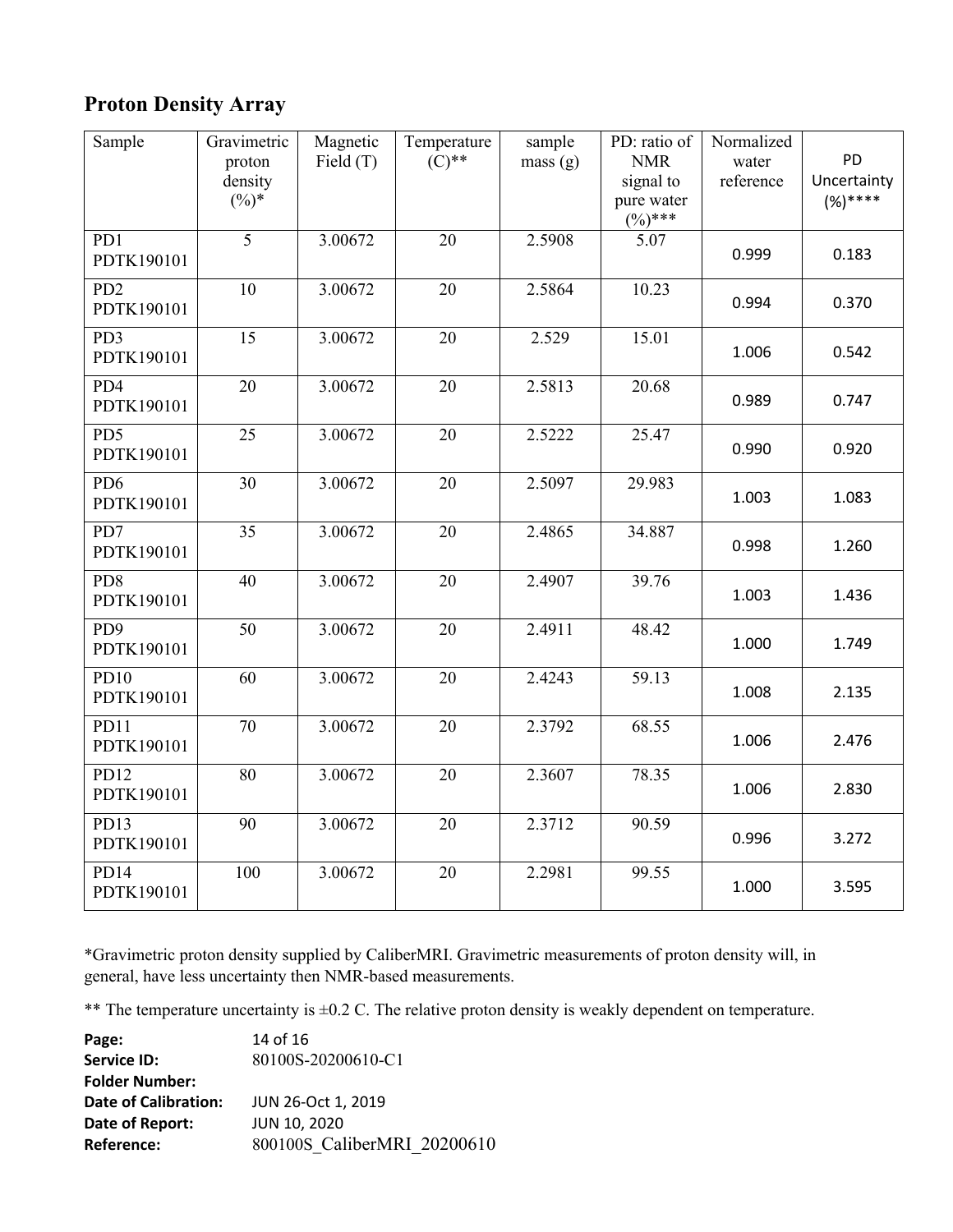\*\*\* the reported NMR proton density (PD) is the ratio of the NMR signal of the provided sample to an identical sample of pure water.

\*\*\*\* The reported uncertainty is  $u = 66PD$ , where  $\sigma$  is the standard deviation of the normalized NMR signal of identical, but independently measured, water samples. The uncertainty is the sum of the relative uncertainty in the sample measurement and the water reference measurement, each taken to be  $3\sigma$ . There is  $> 99.7\%$  probability that the real values fall within the reported values  $\pm u$ .



Figure 4. (A) Relative proton density (PD) measured by NMR along with sample mass plotted vs. gravimetric proton density. (B) Difference between NMR and gravimetric measurements of proton density.

**Page:** 15 of 16 **Service ID:** 80100S-20200610-C1 **Folder Number: Date of Calibration:** JUN 26-Oct 1, 2019 **Date of Report:** JUN 10, 2020 **Reference:** 800100S CaliberMRI 20200610